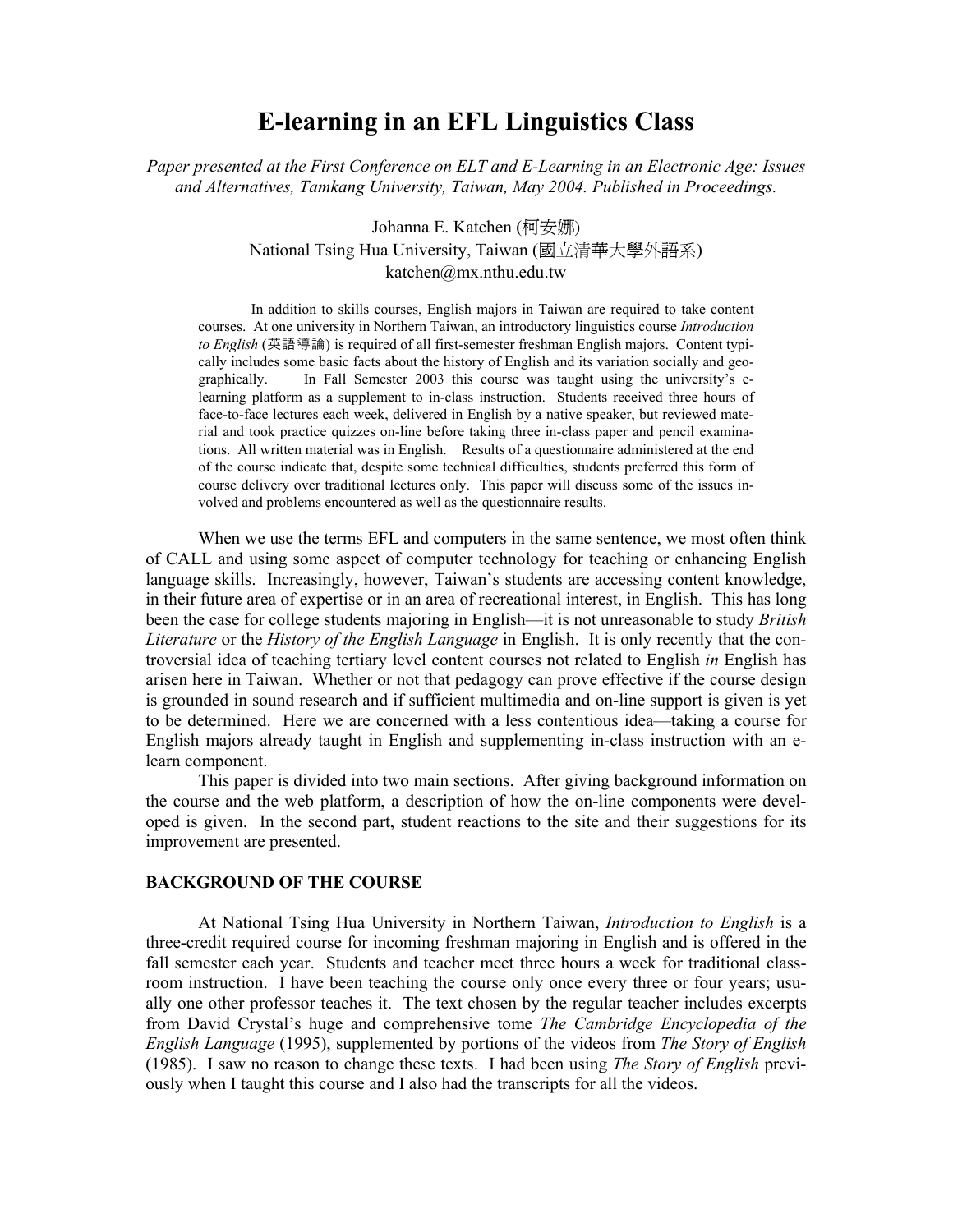When I was again scheduled to teach the course in fall semester 2003, I decided to incorporate e-learn, NTHU's web-learning platform, for the course. I had had the use of elearn for two previous semesters for listening courses, but it was only toward the end of the second that I began to see the real potential and incorporate it into my teaching. Nevertheless, I had been using it for out of class listening assignments, and now I would be using it for a content course and wanted to make it an essential part of the course. Thus another reason for using the same texts as my colleague emerged: he could also use e-learn when he taught the course the following year.

 I had also made a decision the previous year to make my classes nearly paper-free, developing my own website and providing as much material on-line as possible. Thus I was already familiar with preparing HTML documents (using Microsoft's Front Page), uploading files, and using the e-learn system. While I had an assistant assigned for e-learn, one of our MA students, I wanted also to know how to operate every phase of the process. I had much to learn because in the previous year, my previous assistant set up all the basic pages, and I was comfortable with her design. As I had to prepare my own teaching materials anyhow, uploading and linking them took only another minute. I left my assistant to upload the quizzes and take care of more time-consuming tasks. (I had another assistant to help in teaching content; he ran discussion sessions in Chinese and also communicated with students using elearn, but he had no responsibility for the operation of e-learn.)

 As the course is required for undergraduate English majors, all majors are enrolled. In fall 2003 there were 50 students. Additionally, there were students who had become or were aspiring to become double majors or minors in English, most of whom were students in the departments of Chinese Literature or Humanities and Social Sciences. There were also a few who had failed the course previously and some transfer students making up requirements. There were 68 students enrolled; the majority (54/68) were female.

#### **WHAT IS E-LEARN?**

E-learn is a Microsoft compatible (Internet Explorer 5.0 or higher) interactive learning platform developed under the unix operating system through Wisdom Master 2.4. Teachers can upload course material, create different exam types (multiple choice, matching, etc.), track students' use of the pages, and collect their scores from on-line exams. Students can access course materials, assignments, and exams and check on their own progress (such as their scores from on-line tests). Students, teachers, and auditors can use the bulletin board and on-line chat. While the default navigation language is Mandarin Chinese, under Personal Tools one can switch the language to English.



**Figure 1. Opening Page of E-learn Site Requesting Log-in**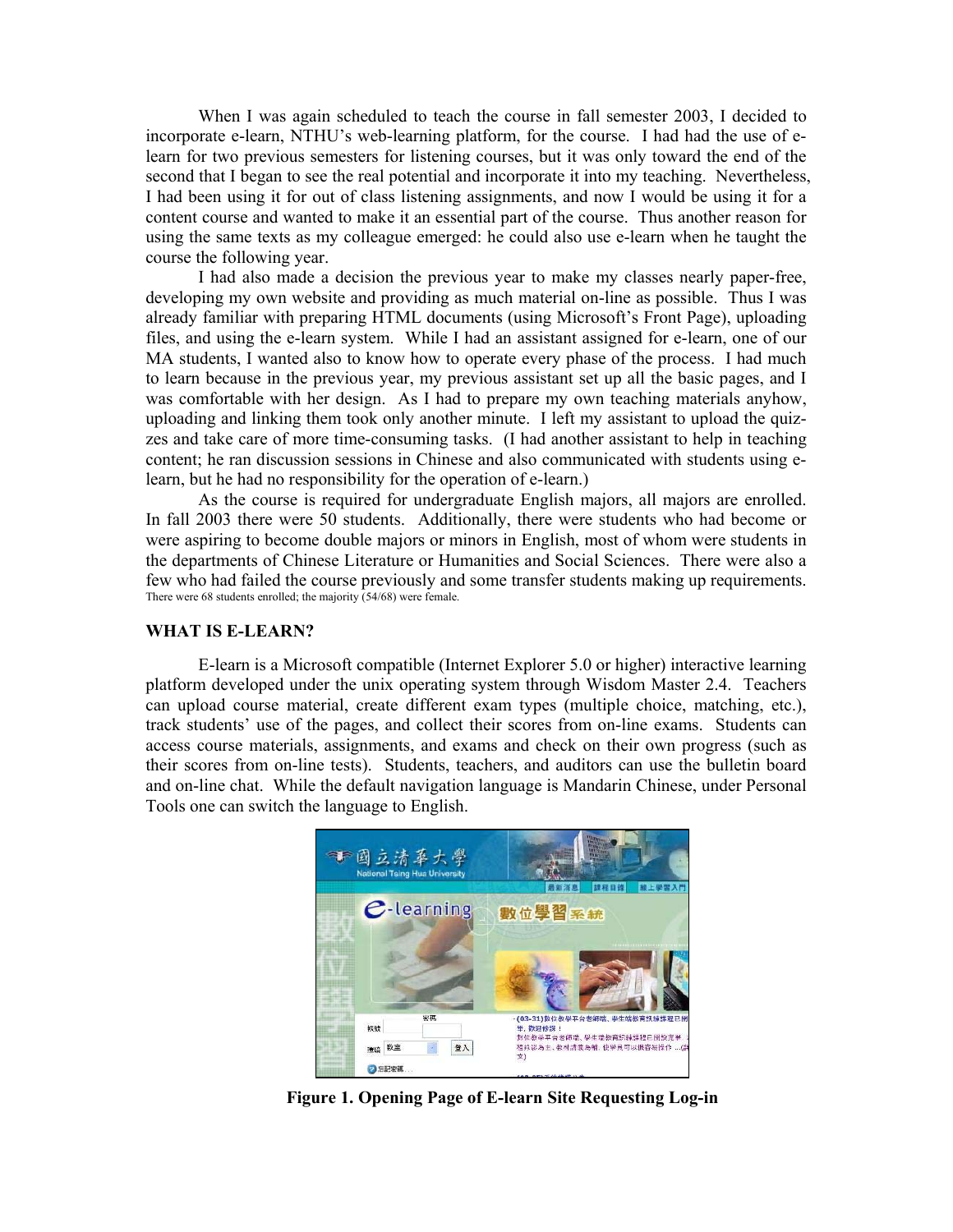National Tsing Hua University initiated the system in Spring 2002, in the middle of the semester. Each department was and still is limited to initiating two courses per semester. For each course proposed, the university has provided NTD 30,000 to pay a student assistant. At the beginning of each semester, a three-hour introductory session is provided for both teacher and assistant.

#### **THE COURSE** *INTRODUCTION TO ENGLISH* **ON THE E-LEARN SITE**

 The e-learn system gives teachers a template to which to add the course syllabus and course information. Teachers can arrange content material they wish to upload any way they like (the course content menu for *Introduction to English* is shown in Appendix A). As with other websites, teachers have to remember to separately upload any embedded files, such as pictures and sound files. Essentially, if one is familiar with the system of links for any FTP site, then organizing one's material on e-learn is straightforward.

 The most important reason I had for choosing to use e-learn was to make certain that students could have access to all course materials I would be using. I am a native speaker of English; the first language of my students is Mandarin or in some cases another Chinese language. Content courses for English majors are routinely taught in English; nevertheless, I wanted to give these new freshmen every opportunity to review the course material. It is not my teaching style to lecture page by page from a textbook; I skip some paragraphs or sections and add other material not in the textbook.

 The class would already be multimedia—in addition to listening to my lecture, students could also read generally the same material in their textbooks. We would use parts of the videos from *The Story of English*, I would comment on the relevant sections, and students would have access to the transcripts of the video excerpts we used. Additionally, as the course was taught in a language laboratory, I would be able to use Power Point to accompany my lectures. Since it was a content course with 68 students, lecture style was the most reasonable choice.

## **Power Point and Graphics**

Initially, I thought my primary use of e-learn would be to upload my Power Point lectures (for excellent advice on how to make effective Power Point slides, see http://www.actden.com/pp/index.htm, 1998) after class and also to put up the transcripts of the videos we used in class. It would be impossible to upload the videos first because of copyright restrictions and also because of size. E-learn limits the size of any file uploaded to 2MB. However, students could review the videos in the self-access AV lab.

| [f], [v]             | labio-dental               |
|----------------------|----------------------------|
| $[\theta], [\delta]$ | interdental                |
| [s], [z]             | alveolar                   |
| $[$ [J], [3]         | palatal or palato-alveolar |
| h]                   | glottal                    |

**Figure 2. Phonetic Symbols Inserted into a Table and Saved as a Picture File**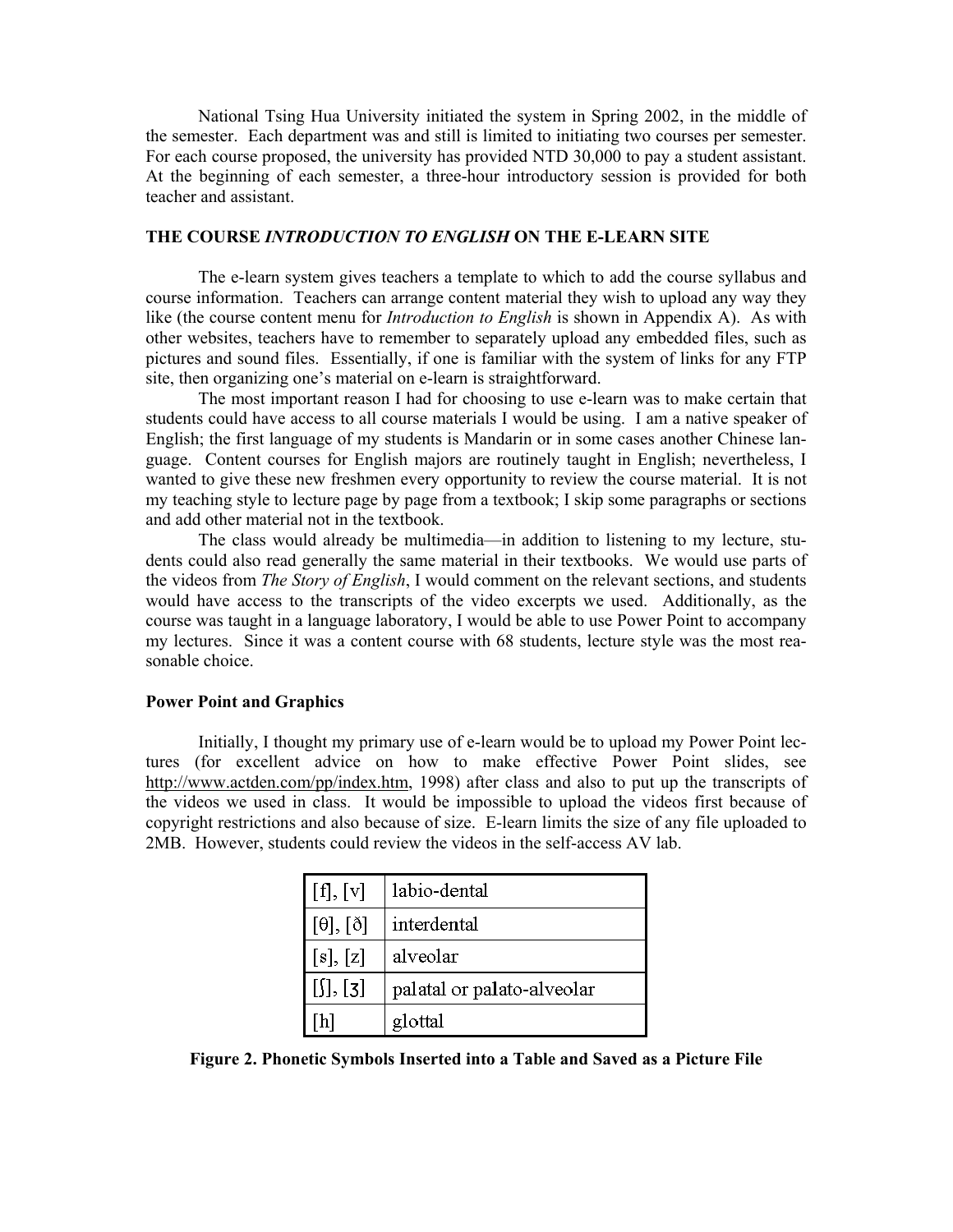A problem all linguists encounter has to do with fonts, particularly in the form of phonetic symbols or symbols from other writing systems. One may have all the proper symbols installed on one's own computer, but all bets are off when you open your file on another computer. I was using the computer in one language lab classroom and got used to my symbols turning up on the screen as scissors or some other funny symbol. In class I could just laugh and write the correct symbol on the board, but the problem also came up on the web, and e-learn was not at all friendly to phonetic symbols. A colleague suggested I use PDF files with embedded fonts, but that solution seemed too complex for a few symbols. Instead, I avoided the symbols when I could, as in the on-line quiz on the Sounds of American English, where I asked students to describe those symbols that were the same as in the alphabet (e.g. [g], [u]), saving the more unusual ones for the paper and pencil test produced on my own reliable computer. In other cases, when I really wanted to show the symbols through the computer in-class or on-line, I made charts which I saved as JPG (picture) files.



**Figure 3. Relevant Scanned Images Added to Power Point Slides**

 However, as I got more involved in the course and in preparing the lectures, I found that I wanted to add more color to my Power Point slides. I had been using Clip Art, but now I started adding maps and pictures, primarily scanned from the original *Cambridge History of the English Language* (1995) and the textbook accompanying *The Story of English* (1986, 1993) videotapes. I could, of course, have just taken the books to class and shown the pictures and maps on the projector, but it was a lot more convenient for me to connect the picture or map with the related Power Point slide, and students would be able to view and review the related images when they accessed the class notes on-line. The inclusion of the graphics livened up the essentially text-laden slides (Heinich, Molenda, Russell, & Smaldono, 1999).

## **Sound Files**

Linguistics is concerned with language, and language is primarily spoken. Thus, I found myself preparing and uploading sound files. Areas covered in the course include an overview of the history of English and also how English varies around the world. I regularly teach *History of the English Language* (required for linguistics concentration) and *Varieties of English* (elective) for third and fourth year English majors, and thus I have a lot of supplementary audio material. My samples of how Old and Middle English probably sounded were stored on audiotape, while my extensive examples of varieties of world English were stored on audio and videotape.

 Fortunately, a few months previous in summer, with the goal of digitizing my extensive vinyl record collection, I learned how to turn analog audio to digital audio. Essentially, if you can plug in a microphone into your computer and record your own voice, you can use a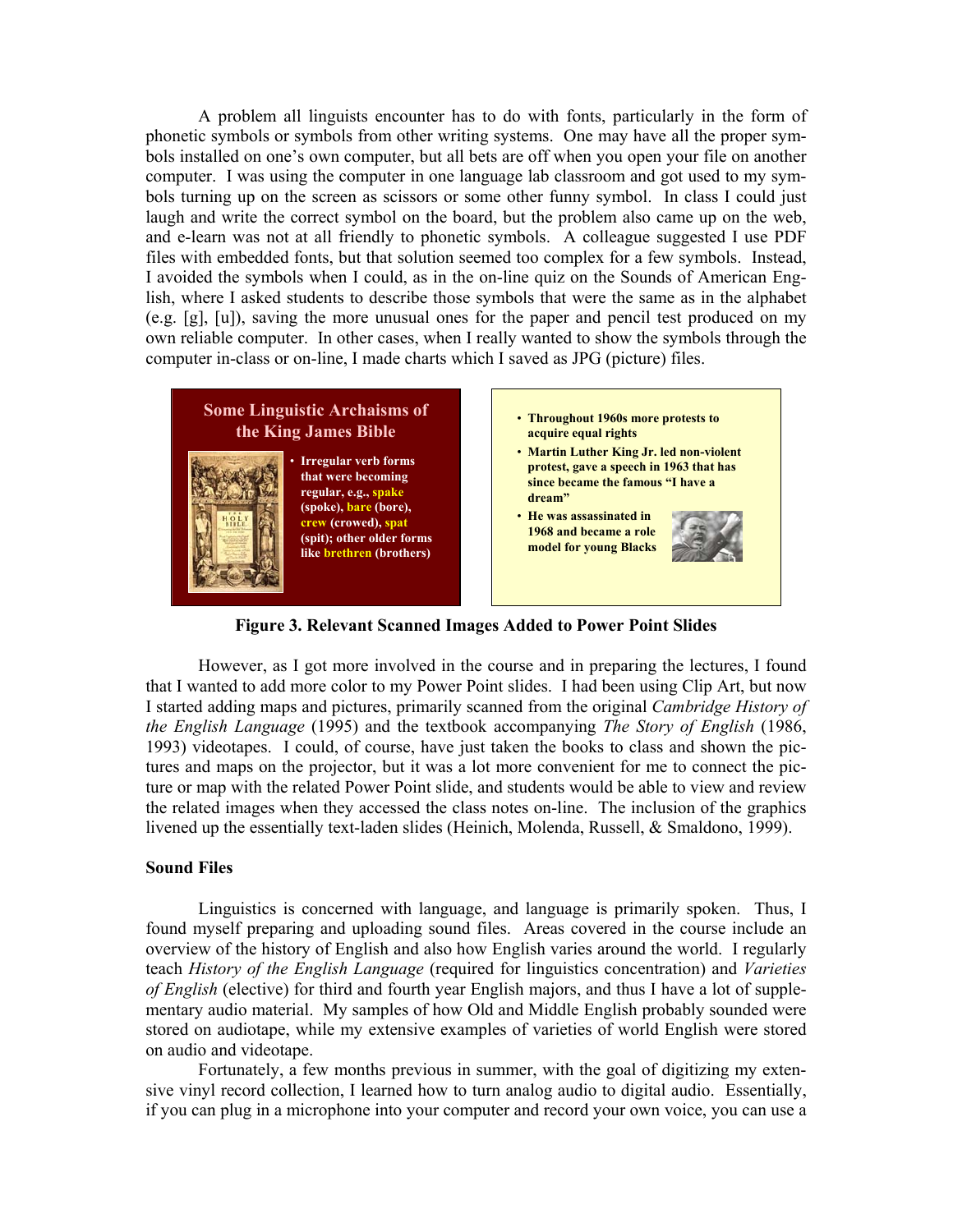tape player in place of the microphone and record digitally in your computer the analog audio playing on the tape player. The only adjustment needed is some calibration of the volume controls on the tape player for output and on the computer recording input for line in/microphone (whichever input you are using).

 All computers made within the past few years have built-in sound cards and provide some recording software that also permits you to save in a choice of formats. For uploading to the internet, saving in MP3 is a good choice. On average, one minute takes about 1MB of storage; with the 2MB limit to the size of any file on e-learn, I sometimes had to break sound files into two parts.

For digitizing the audio from a videotape, the simplest approach is to run the audio line from the VCR into the tape player's LINE IN, record the audio on audiotape, then digitize as you would any audiotape. Sometimes you can run the audio line from the VCR directly into your computer (via LINE IN or microphone). In principle, it should work; in practice, sometimes it does not work. Note that to digitize the video track, an additional interface is needed, either in the form of a video card or some other hardware. One could also digitize the video and then separate out the audio track, but since it is somewhat more complex to work with and edit video files, the inexperienced should just work with the simpler audio input and editing to produce sound files.

When working with sound files, I learned many things by experience. For example, I knew that when working with HTML files, any graphics have to be uploaded separately, so I correctly assumed the same for sound files. However, I was surprised to find that pictures and other images are saved along with Power Point files, but sound files are not. Thus if you copy a Power Point file from your computer to an external hard drive and take it to class for use with another computer, the pictures and graphics come along but the sound files do not (unless you upload and link them separately into the same hard drive). The same is true with uploading Power Point files to the Internet. Thus I found it easier to incorporate sound files within HTML files; also I had more space to put in any text. For example, when giving an example of a reading of the first section of the *Prologue to Canterbury Tales*, I wanted the sound files to play while students could read along from the text on the screen. Similarly, when listening to international varieties of English, I wanted students to be able to view the transcript. Below is an example of two Power point slides about the speech characteristics of Indian English linked to an HTML file containing the text of a sound file of an excerpt of Indian English and a link to click to hear the file while following along in the transcript.



**Figure 4. Two Slides Explaining the Features of Indian English with a Link to the Sound File with Text**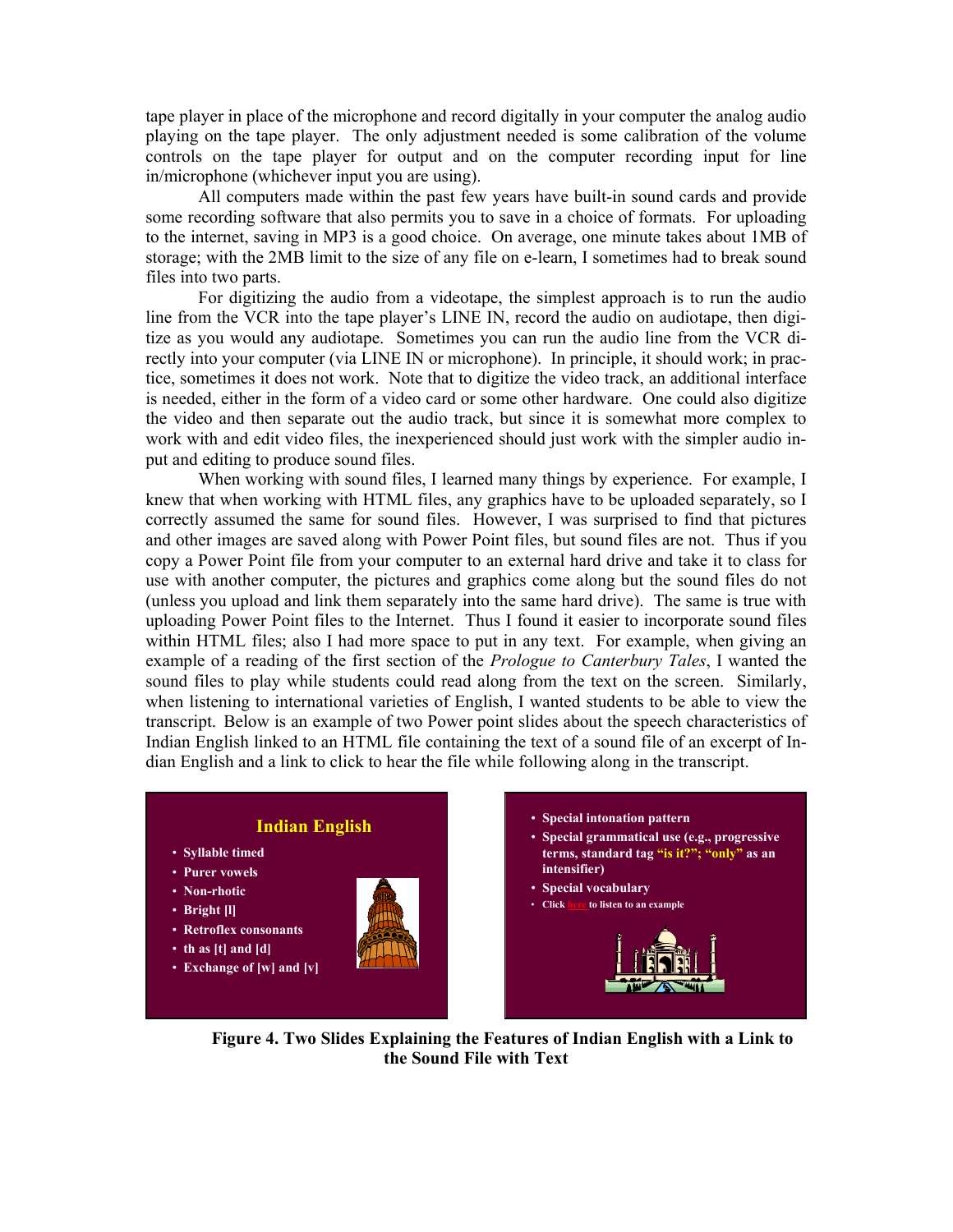

**Figure 5. Text and Sound File to Which the Previous File on Indian English Links** 

#### **Quizzes**

While I could upload Power Point, HTML, and sound files to my own web pages and even set practice quizzes using *Hot Potatoes*, controlling student access to quizzes (setting time limits, number of times to take the quiz, etc.) would be much more difficult. Moreover, in order to collect and keep track of student scores, I would need to add some server functions to my computer. E-learn had a quiz function built in. It could grade the quizzes and record the students' scores.

 Using the e-learn quiz function would be easy provided I kept the question types simple; except for one matching, the other ten quizzes consisted of multiple choice questions. This choice was reasonable because I had decided to give three in-class exams, all of which would be in primarily multiple choice format, with some matching and fill-in. I do not require freshmen in a content class to answer test questions in essay format in English; with such a large class, it would also be self-punishment. College freshman may not be too familiar with the multiple choice format in English, so I also wanted to give them some practice. Similarly, three exams are better than two because students have two more chances to improve if they do not study effectively for the first exam—and the course content does breakdown nicely into three parts.

 I had decided to make each of the three in-class exams worth 25% of the grade, and scores on the total of the ten 10-point quizzes to count as the other 25%. The first quiz was on the phonetic descriptions of the sounds of modern American English. At this point I was not too familiar with all the functions of setting quizzes on e-learn (see Appendix B for the teacher's quiz set-up page). I included 20 questions of which 10 would come up randomly for each student. However, I did not set any limit on the number of times each student could take the quiz nor on the amount of time, and some took it over and over until they scored 10 points. Clearly, this would not do; the rest of the quizzes were set to be taken one time only and limited to five minutes allotted time. The scores from the first quiz were not included, and ten more quizzes were made. Additionally, we set the last day to take each quiz as midnight of the day before the in-class exam on that material.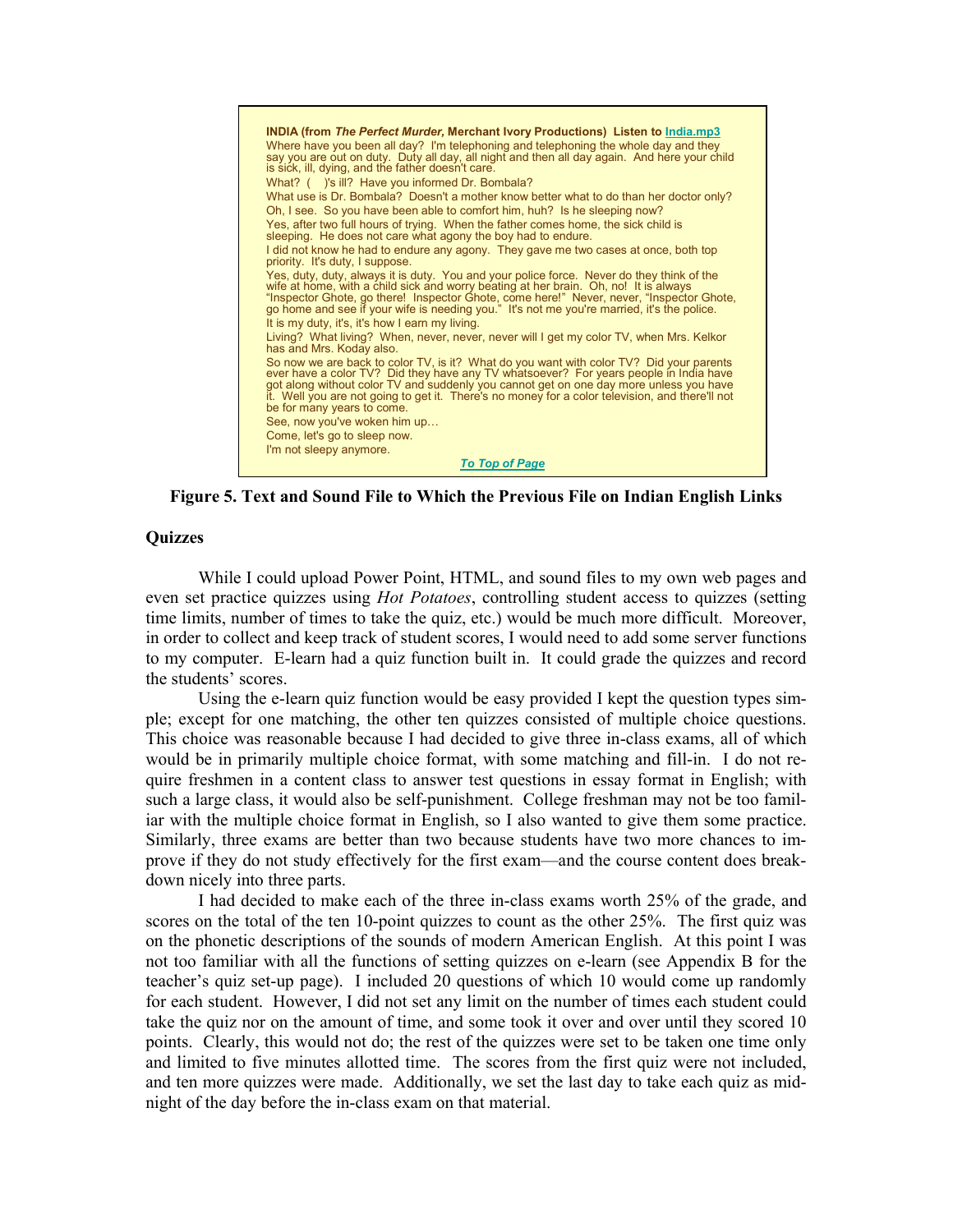For each quiz,  $20 - 30$  questions were set, 10 of which would come up randomly for each student. While scores on the first in-class exam were what I had expected, with eight students scoring under 60, four above 90, and the rest nicely spread between 60 and 90 (average score 74.78); on the second exam I was surprised to see that over half the class had scored above 90 (average score 89.34). For this exam I had taken nearly all the test questions from the quiz question pool, and clearly the students had access to all the questions. I later discovered that each student could print out his own quiz, and when they worked together, they could gather nearly all the questions.

 Therefore, as I was writing the quiz questions for the third exam, I also wrote alternate questions, asking the same question in a somewhat different way so that the answer might differ. Other portions of the exam included other types of questions, such as matching and fill-in-the-blank, which asked about the same material but in a different way. Additionally, students had to identify the variety of English of 10 speech samples (for 10 points). Thus students had to understand the material, not just repeat something they had memorized. The resulting range of scores was more evenly distributed, with five under 60, six over 90, the rest between 60 and 90 (average score 76.34). This was more in line with what I had expected, with most students showing improvement by a few points over the first exam. The final grades were a little higher than some of the students may have deserved due to the high scores on the second exam, but it was a small price to pay for all I learned in using the e-learn platform.

 Quiz scores also showed the expected variation among students, with the best students consistently scoring 9 or 10 (out of 10) on each quiz. Most students averaged between 6 and 7. Particularly after the first exam, after students had practice with four quizzes (the Sounds of Modern American English, whose scores were not considered, and three others), students recognized that they had to study before taking the quizzes to get a higher score, and there were fewer really low scores between  $0 - 4$ . There seemed to be little pooling of resources for quizzes as scores tended to be generally similar to scores on the first and third exams.

 The big problem we had with quizzes was that sometimes, while students were taking a quiz, e-learn or their computer shut down, a score of 0 was recorded, and students were not allowed to take the quiz again since they were already recorded as having taken it. This was an honest complaint as it happened both to good students as well as to others. Often students were taking the quizzes just a few days before the exam, so it was not possible to make these up before the exam. My solution was, after the exam, to check the e-learn quiz scores and find whose scores were recorded as zero, then take 10 of the questions from each quiz and make paper and pencil quizzes. I then asked the students in question to make up those missing quizzes the day after the exam. Each time, about ten students had to make up a quiz in this manner. Students seemed to accept this solution.

#### **Discussion Board and Chatroom**

Unfortunately, we did not use the discussion board and chatroom facilities to full advantage. Some students did post questions, either in English or Chinese, and sometimes a short discussion ensued. To specific questions addressed to the teacher, either the teacher or the assistant responded. Over the semester there were a total of 43 postings; many of these were announcements or reminders from the teacher or assistant.

 Some students attempted to use the chat function but there was seldom another person on-line. Before the first exam, the class assistant arranged a one-hour time slot in the evening to be in the chatroom, but he reported a low level of participation and did not continue. The number 55 listed as discuss times indicates also the false starts, including times when there was no one with which to discuss.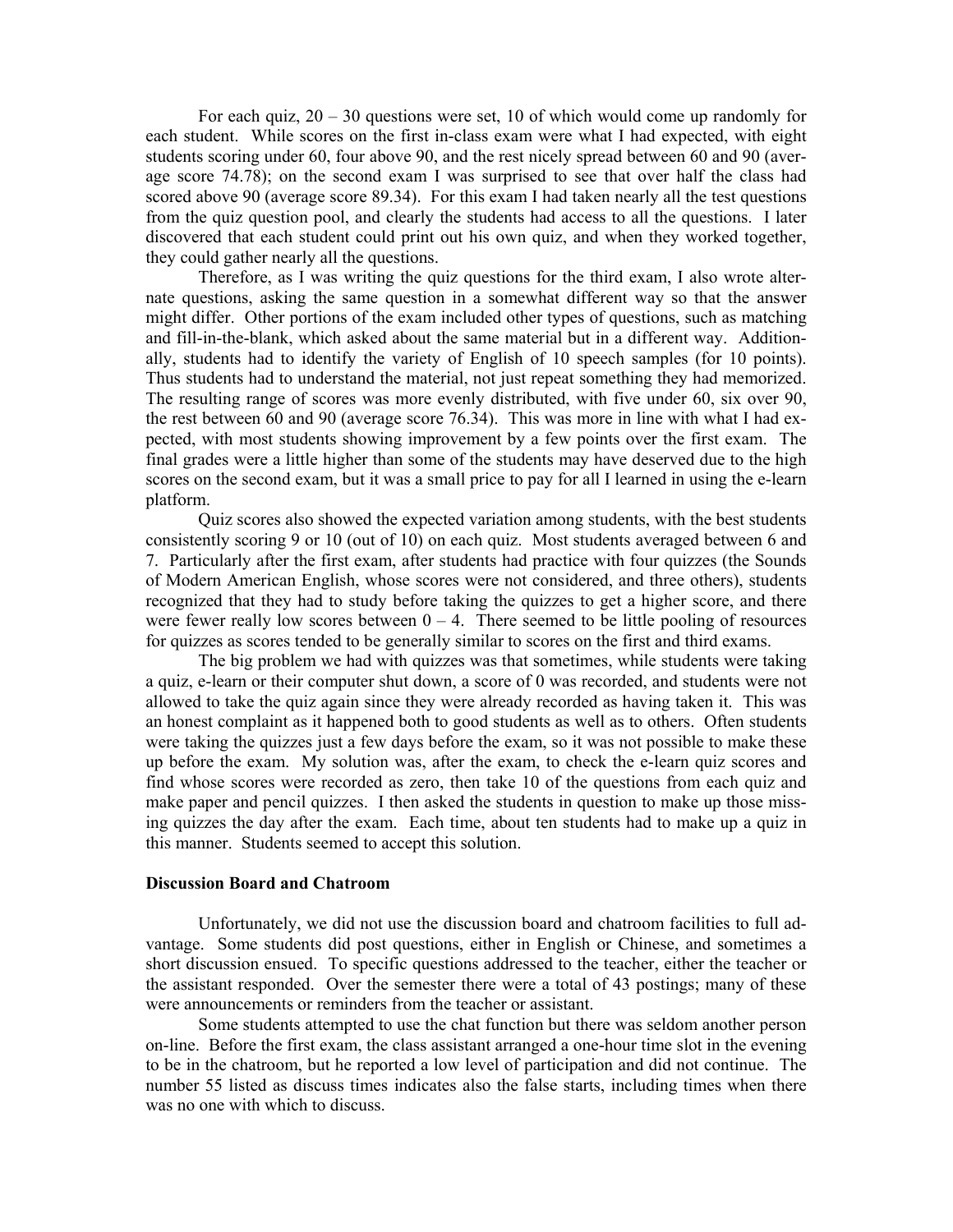#### **Student Use of E-learn for the Course** *Introduction to English*

Data collected by the NTHU Computer Center shows that students spent a lot of time using e-learn (data includes time spent also by auditors and the teachers). Attendance records how many times students logged in and actually viewed some content pages, not just log-in times (3594). Three students attended over 100 times. A total of 7980 pages were viewed, with 29 students viewing over 100 pages. In total, students spent 1149 hours on e-learn over the course of the semester. Interestingly, those students who spent the most time did not necessarily get the highest test scores. Indeed, several of those with the highest scores spent only a few hours on e-learn. This may mean that the good students were more efficient in their study time; instead of studying the material on-line, they downloaded it and reviewed it at their convenience.

|      |      |            |    | Attendance   View pages   View hours   Post times   Discuss times |
|------|------|------------|----|-------------------------------------------------------------------|
| 3594 | 7980 | 1149:08:07 | 43 |                                                                   |

**Table 1. Student Use of E-learn for Introduction to English** 

#### **THE QUESTIONNAIRE**

 At the end of the last full class of the semester, students were given a two-page questionnaire about e-learn to complete (all items appear in the discussion section and thus are not listed separately in an appendix). Part one contained 17 questions, each of which asked students to indicate an answer on a five-point likert scale from Strongly Agree to Strongly Disagree. Part two contained seven open-ended questions and an eighth requesting any additional comments. The questionnaire was in English, but students could use either English or Chinese to answer the open-ended questions. A total of 46 students completed the questionnaire, while 22 students were either absent or chose not to take part.

#### **Ease of Use**

One issue of concern was how students were able to adapt to using the e-learn site. While we tend to think of young people today as being computer literate, that literacy may not extend beyond using e-mail and surfing the net. The majority were also female and language majors; at least in stereotype both groups are considered to be less interested in interacting with technology. Most importantly, these were new freshmen facing many new challenges at the same time, and navigating e-learn was just one more challenge.

 As expected, there were some difficulties with students being able to log on to e-learn during the first few weeks. To some extent, this is always the case. Those students preregistered for the course had already had their names registered in the e-learn course; that meant all freshmen listed under regular student (excluding special categories as overseas, physically handicapped, etc.) and a few others who had pre-registered. After this time, the teacher has to sign in the students herself, a very simple process of just adding the student's school ID number. There is always some chaos during the first two weeks as students "shop" for courses and may not be aware of important announcements; moreover, students add and drop so quickly that the class lists on the internet are not always up to date. In one particular case, e-learn would not recognize a student number I added; we discovered later that the student had not yet activated her e-mail account with the school and, hence, no computer recognized her student ID.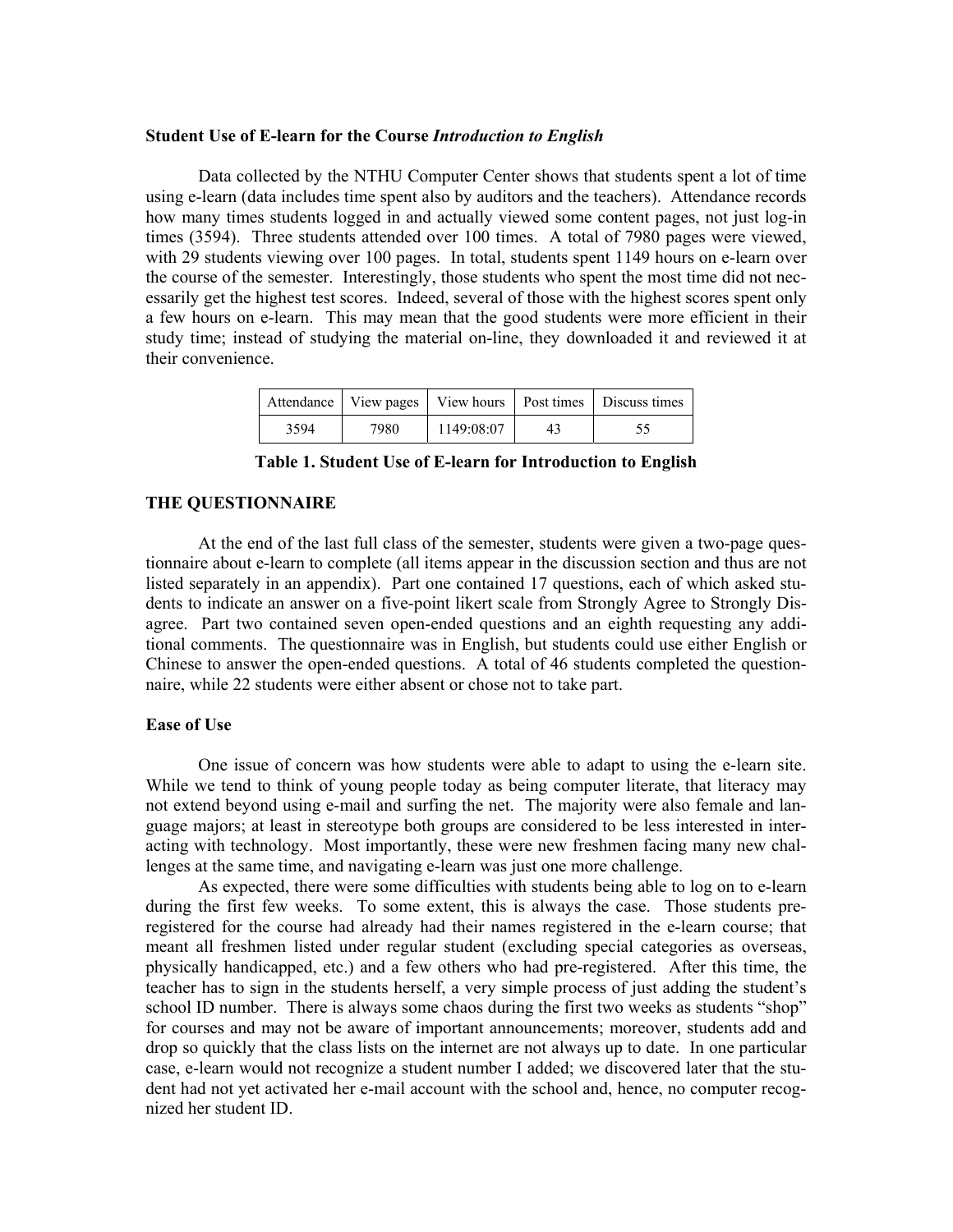|                                                       | Strongly<br>Agree | Agree     | Neutral    | Disagree  | Strongly<br>Disagree |
|-------------------------------------------------------|-------------------|-----------|------------|-----------|----------------------|
| 2. I had some trouble using e-learn at the beginning. | 01(2%)            | 12(26%)   | 16(35%)    | 14(30%)   | 03(7%)               |
| 5. E-learn was easy to use.                           | 12(26%)           | 31(67%)   | 02(4%)     | $01(2\%)$ | $00(0\%)$            |
| 9. I had trouble downloading the e-learn materials.   | 01(2%)            | 06(13%)   | 12(26%)    | 17(37%)   | 10(22%)              |
| 12. E-learn was too troublesome to use.               | $01(2\%)$         | 01(2%)    | 04(9%)     | 28(61%)   | 12(26%)              |
| 13. Using e-learn took too much time.                 | $00(0\%)$         | $01(2\%)$ | $14(30\%)$ | 24(52%)   | 07(15%)              |

**Table 2. Ease of Use of E-learn (total = 46, percentage rounded off)** 

 As can be seen from item 2 in Table 2, while 28% of students (combining Strongly Agree and Agree) reported some trouble using e-learn at the beginning, item 5 "E-learn was easy to use" shows that they did eventually learn to use it as 93% of respondents agreed or strongly agreed with the item). For item 9, while 15% of students reported some difficulty downloading materials, 59% either disagreed or strongly disagreed with the statement that they had trouble downloading the materials. A possible explanation may be that in any general grouping there will always be some people who have more difficulty operating mechanical devices.

 Items 12 and 13 were aimed at finding out whether students considered their use of elearn to be a waste of time; 87% disagreed with the statement "E-learn was too troublesome to use." Concerning the statement, "Using e-learn took too much time," 67% disagreed, yet 30% responded with neutral. Perhaps this response means that while it took some time, they may have felt that the time was well spent. Only one respondent thought using e-learn took too much time.

In addition, two other open-ended questions were asked concerning the use of e-learn.

1. NTHU controls the basic structure of e-learn. Are there aspects of the general e-learn system you would change? How?

7. What was your greatest problem with e-learn?

As nearly all of the responses to the second question had to do with the structure of e-learn, I will present the responses together. Several students mentioned that the system was often unstable, that it was sometimes hard to log in, and that the system sometimes stopped while the student was taking a quiz, rendering his score zero. One mentioned that sometimes a few letters or even whole words on the quiz were cut off so the student was unsure how to answer the question (this happens with many materials on e-learn). Some said downloading of materials was too slow and not always successful, while another said the toolbar on top of the screen was confusing and had confusing links. Another thought the directions for using the discussion board were confusing. A few others referred to some difficulty with navigation.

 Most interesting were two comments on protecting students' personal information. The teacher has access to students' scores, but the other students do not. I suspect, therefore, that these students are referring to information they inputted about themselves when they first logged in and registered, and this data is available to the other students. The system does ask for address, phone number, e-mail address, and the like, and the new freshmen were honest; some older students left these blank and could still log in. If the system is not changed, the teacher could tell students this information will be public and to answer only what they want to be made public.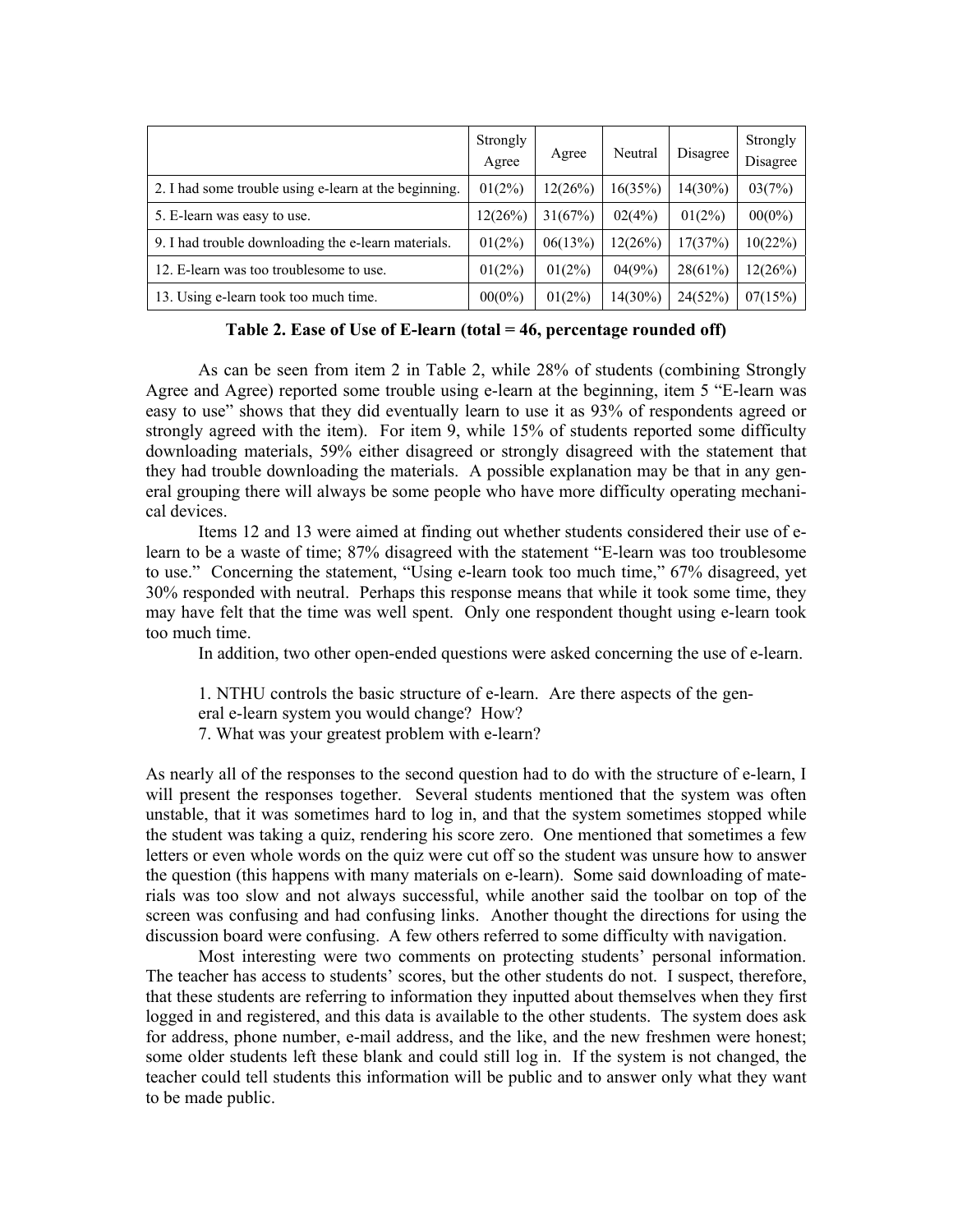## **Motivation**

How did students feel about having course content on e-learn? In Table 3 we see that to item 1 "I liked using e-learn," only one student disagreed; 80% strongly agreed or agreed, while 17% responded neutral. A full 86% (40 out of 46 respondents) disagreed with the statement "This course would be better without e-learn." Item 17 specifically asked about motivation, and 68% agreed that the e-learn materials increased their motivation to learn the material, while 28% were neutral.

|                                                                                          | Strongly<br>Agree | Agree      | Neutral | Disagree  | Strongly<br>Disagree |
|------------------------------------------------------------------------------------------|-------------------|------------|---------|-----------|----------------------|
| 1. I liked using e-learn.                                                                | $14(30\%)$        | $23(50\%)$ | 08(17%) | $01(2\%)$ | $00(0\%)$            |
| 10. This course would be better without e-learn.                                         | 02(4%)            | $01(2\%)$  | 03(7%)  | 20(43%)   | 20(43%)              |
| 17. The e-learn materials increased my motiva-<br>tion to learn the material.            | $05(11\%)$        | 26(57%)    | 13(28%) | $01(2\%)$ | $01(2\%)$            |
| 11. Other courses should also use e-learn.                                               | $05(11\%)$        | 16(34%)    | 22(48%) | 03(7%)    | $00(0\%)$            |
| 16. If e-learn were used for another course, I<br>think I would enjoy taking the course. | 02(4%)            | 17(37%)    | 22(48%) | 04(9%)    | $01(2\%)$            |

**Table 3. Motivation and E-learn (total = 46, percentage rounded off)** 

 However, to the statement "Other courses should also use e-learn," students were a little less certain, with 45% agreeing and 48% neutral. Similarly, to "If e-learn were used for another course, I think I would enjoy taking the course," 41% agreed while 48% were neutral. This may mean that while students are generally positive about e-learn, they are aware that the success of the course may depend on the kind of material being taught and just how elearn is incorporated into that course.

The questionnaire also contained two general open-ended optional questions.

- 5. What did you like best about e-learn?
- 6. What did you like least?

Here we look at those responses that relate to motivation and save those dealing with features of the site for the next section.

 Of those who responded, many liked best the opportunity to download materials and review them. Others liked the quizzes because they helped student study for the exams or forced students to study harder. Some also liked using the discussion board function. One student liked least the time limit enforced (5 minutes) on taking each quiz, while another said she was not used to studying from a computer screen. Other least liked responses related either to the structure of the e-learn platform or the design of the course materials and are discussed in those respective sections.

## **Features of the Site**

The feature that students liked by far was the capability to download the Power Point slides (and other course materials, too, as indicated in the open-ended question on what they liked best); 74% strongly agreed and 26% agreed.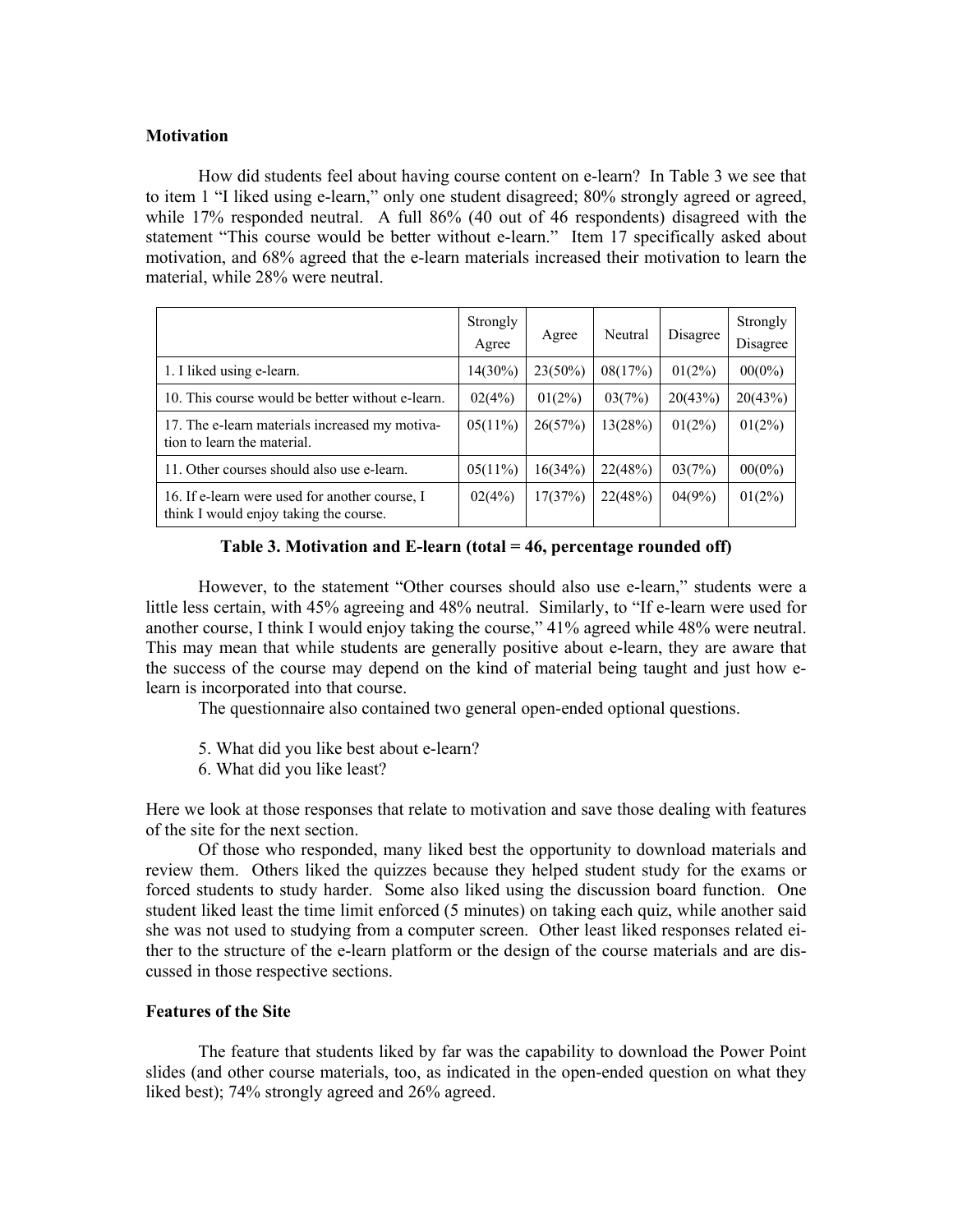All respondents agreed that the quizzes helped them study for the test (87% strongly agree, 13% agree). Interestingly, though, 54% disagreed and 26% strongly disagreed with the statement "the quizzes should not be required." It would seem that forcing students to complete the quizzes was a necessary discipline that guaranteed they would study for the quizzes and, hence, the subsequent exam and thereby receive a passing score.

|                                                                                 | Strongly<br>Agree | Agree     | Neutral   | Disagree  | Strongly<br>Disagree |
|---------------------------------------------------------------------------------|-------------------|-----------|-----------|-----------|----------------------|
| 6. I liked having the Power Point slides after<br>each lecture.                 | 34(74%)           | 12(26%)   | $00(0\%)$ | $00(0\%)$ | $00(0\%)$            |
| 7. The quizzes helped me to study for the test.                                 | 40(87%)           | 06(13%)   | $00(0\%)$ | $00(0\%)$ | $00(0\%)$            |
| 14. The quizzes should not be required.                                         | $01(2\%)$         | $01(2\%)$ | 07(15%)   | 25(54%)   | 12(26%)              |
| 3. The design (colors, size of text, etc.) of the<br>web pages was good.        | 09(20%)           | 29(63%)   | 07(15%)   | $01(2\%)$ | $00(0\%)$            |
| 8. The sound files (Old English sounds, varie-<br>ties of English) were useful. | 04(9%)            | 22(48%)   | 18(39%)   | $01(2\%)$ | $01(2\%)$            |

#### **Table 4. Features of the Course Site (total = 46, percentage rounded off)**

 In general, students thought the design of the pages was good (83%), but in order to get some more specific suggestions that I could easily incorporate, the following open-ended question was included.

4. Please comment on the design of the materials (size, color, etc.)? How would you change it?

A number of students commented on font size, indicating that the size, especially on the Word files, was too small. The only files in Word were the excerpts from the transcripts of the *Story of English*; I had been using paper versions in Times Roman 12 point with students in the past and merely uploaded those portions we were using. In future, I can change these to HTML or even PDF format.

 A few students also mentioned color, expressing a desire for lighter backgrounds on Power Point files, although others suggested brighter and more exciting colors and even animations. While I tried to vary the colors between files, sometimes light on dark, other times dark on light, I suspect that when students printed out the slides, they preferred a light background.

 With regard to the sound files (sounds of Old and Middle English, world varieties), 57% said they were useful, while 39% answered neutral. Perhaps those neutral respondents changed their opinion after the final exam, on which 10% of the questions referred to the sound files. Unfortunately, it seems impossible to incorporate the sound files in on-line quizzes with e-learn. On the open-ended question concerning other materials (#3 below), two students indicated they would like more sound files illustrating varieties of English and different pronunciations.

 Two open-ended optional questions were included on the questionnaire addressing the content of the site.

2. What is your opinion of the content of the materials? How would you change it?

3. What other kinds of materials would you like to see on this kind of web site?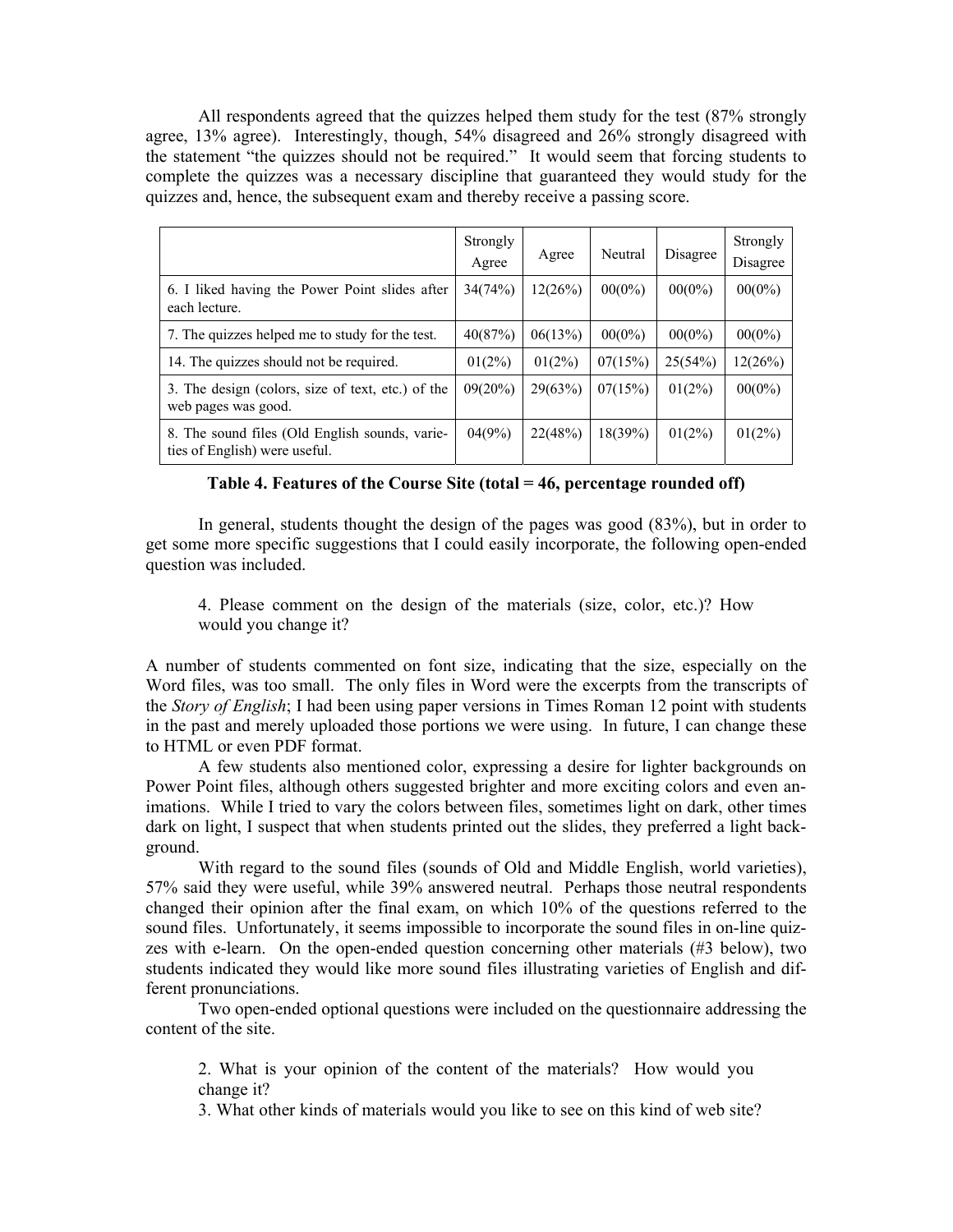Answers to these questions overlapped. Most responses indicated the content was okay, though two students requested more detailed content. Suggestions for other materials included references to other relevant websites and videos (although I had explained the e-learn file size limitation to them in addition to copyright restrictions). An alternative may be to use excerpted sound files smaller than 2MB from the videos, accompanied by the transcript and some still images extracted from the video. It is technically possible but legally questionable.

 Some other respondents, taking the question beyond our course, indicated they would like to science and literature and other materials. This is a good sign because they can see the potential. Perhaps it was one of these students who responded to another question with the regret that he could not view the content of other courses being taught on e-learn (the teacher can choose whether or not to allow auditors into the site).

#### **General Attitude toward Effectiveness**

All 46 respondents either strongly agreed or agreed to "E-learn helped me to learn the course material." One wonders what answer those who did not attend the class that day would have given; perhaps they were unmotivated, or they felt they could learn enough from the materials posted on e-learn and did not need to come to class!

|                                                         | Strongly<br>Agree | Agree      | Neutral   | Disagree  | Strongly<br>Disagree |
|---------------------------------------------------------|-------------------|------------|-----------|-----------|----------------------|
| 4. E-learn helped me to learn the course mate-<br>rial. | $23(50\%)$        | $23(50\%)$ | $00(0\%)$ | $00(0\%)$ | $00(0\%)$            |
| 15. I learned a lot from the e-learn web pages.         | 10(22%)           | 28(61%)    | 08(17%)   | $00(0\%)$ | $00(0\%)$            |

## **Table 5. General Attitude toward the Effectiveness of the Site (total = 46, percentage rounded off)**

 Of the respondents, 83% answered positive to the statement "I learned a lot from the e-learn web pages," while 17% gave neutral answers. Some of these responses may be the result of the wording of the statement, indicating that they learned very little that was "new" from the web pages, as almost everything uploaded had already been presented in class.

#### **CONCLUDING REMARKS**

 As the teacher for the course *Introduction to English* in which the E-learn platform was incorporated, I felt a tremendous sense of achievement despite all the hard work. Setting up the course took a lot of time, but the second time around will involve only modification and addition to the existing materials. A review of the students' questionnaires indicates that overall students, too, had a positive experience in using e-learn. Nevertheless, there are still some unanswered questions. For example, 22 students did not respond to the questionnaire, either through absence or through choice. It is unknown whether these people would have given different, possibly more negative responses.

 It might be interesting to compare statistically the amount of time students spent using e-learn with their exam scores on the course. A cursory look shows that those with the highest grades spent relatively lower amounts of time on-line, whereas some of those who spent the most time on-line had somewhat lower scores, although they still passed the course.

 Another complicating factor is the use of English for all materials as none of the students had English as their first language. It is generally considered good pedagogy to present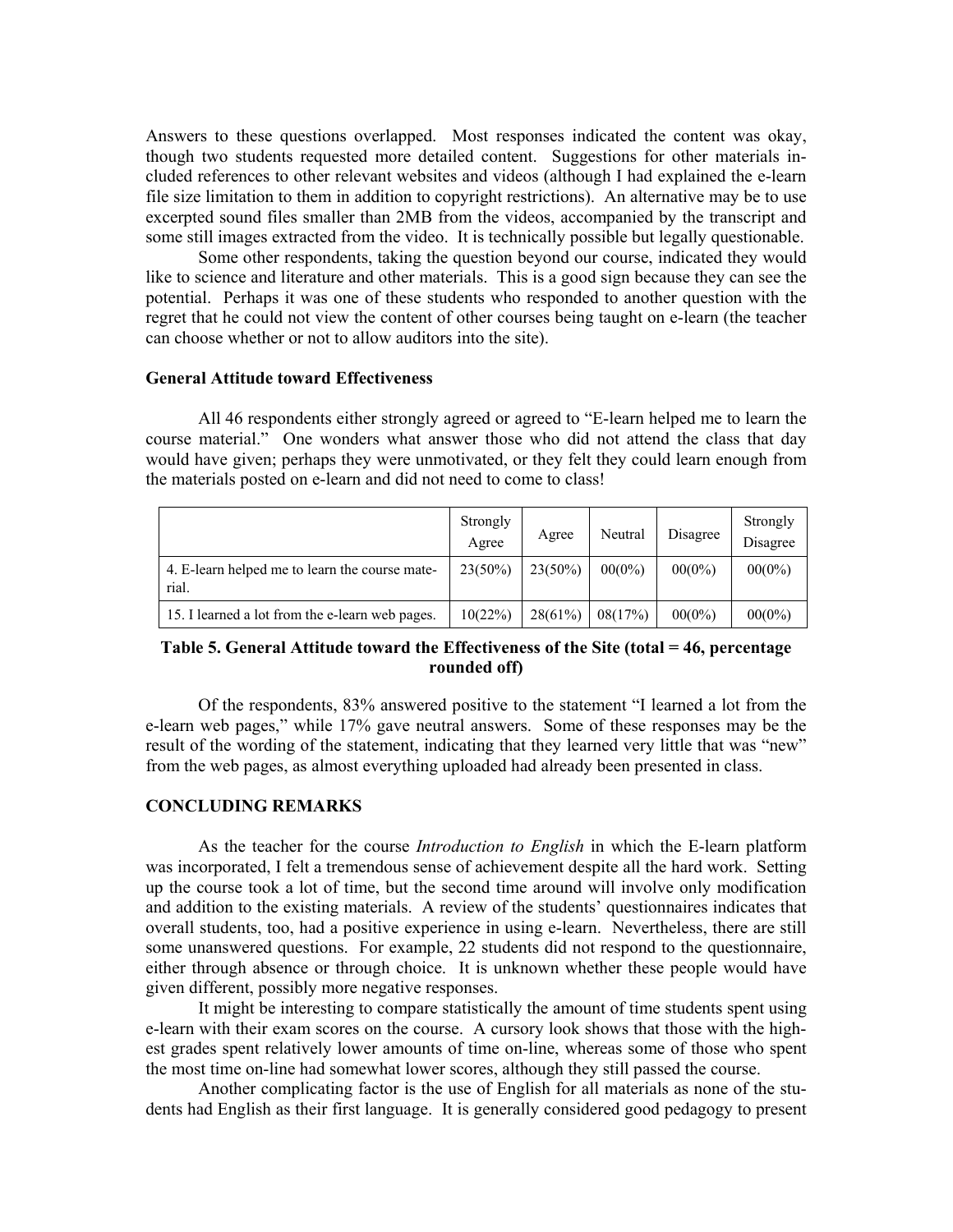materials in several formats to give students more opportunities to understand and review. Students in the class had achieved a certain score on the English portion of the Joint College Entrance Exam to qualify to be English majors or majors in Humanities and Social Sciences/Chinese Language. However, this exam has no listening section, yet the course lectures were presented in English. The range of students' English ability could be said to range from intermediate/high intermediate to low advanced/advanced; there is still much individual variation. Did all of these students have enough English ability to benefit from presentation of the course materials in different formats but all in English?

 CALL as an area of study came into prominence long after I had completed my formal university study. I learned how to use a computer in Taiwan and thereafter have been completely self-taught. However, I've always enjoyed using audiovisual equipment in my teaching and, with the shift from analog to digital format, a new area has opened up for creating AV materials on the computer. For me, the Internet simply provides a new medium for presenting audiovisual materials in order to make course content more exciting to the students.

## **REFERENCES**

- Crystal, D. (1995). *The Cambridge Encyclopedia of the English Language*. Cambridge University Press.
- Heinich, R., Molenda, M., Russell, J. D., & Smaldino, S. E. (1999). *Instructional media and technologies for learning.* Sixth edition. Prentice-Hall, Inc.
- *Hot Potatoes*, Version 6.0. Half-baked Software Inc. 1997-2004. http://web.uvic.ca/hrd/hotpot/index.htm#downloads
- McCrum, R., Cran, W., & MacNeil, R. (1986,1993). *The Story of English* (Revised edition). Penguin Books.

Power Point in the classroom. (1998) ACT360 Media Ltd. http://www.acden.com/pp/index.htm *The Story of English*. (1985). Set of nine videotapes. British Broadcasting Company.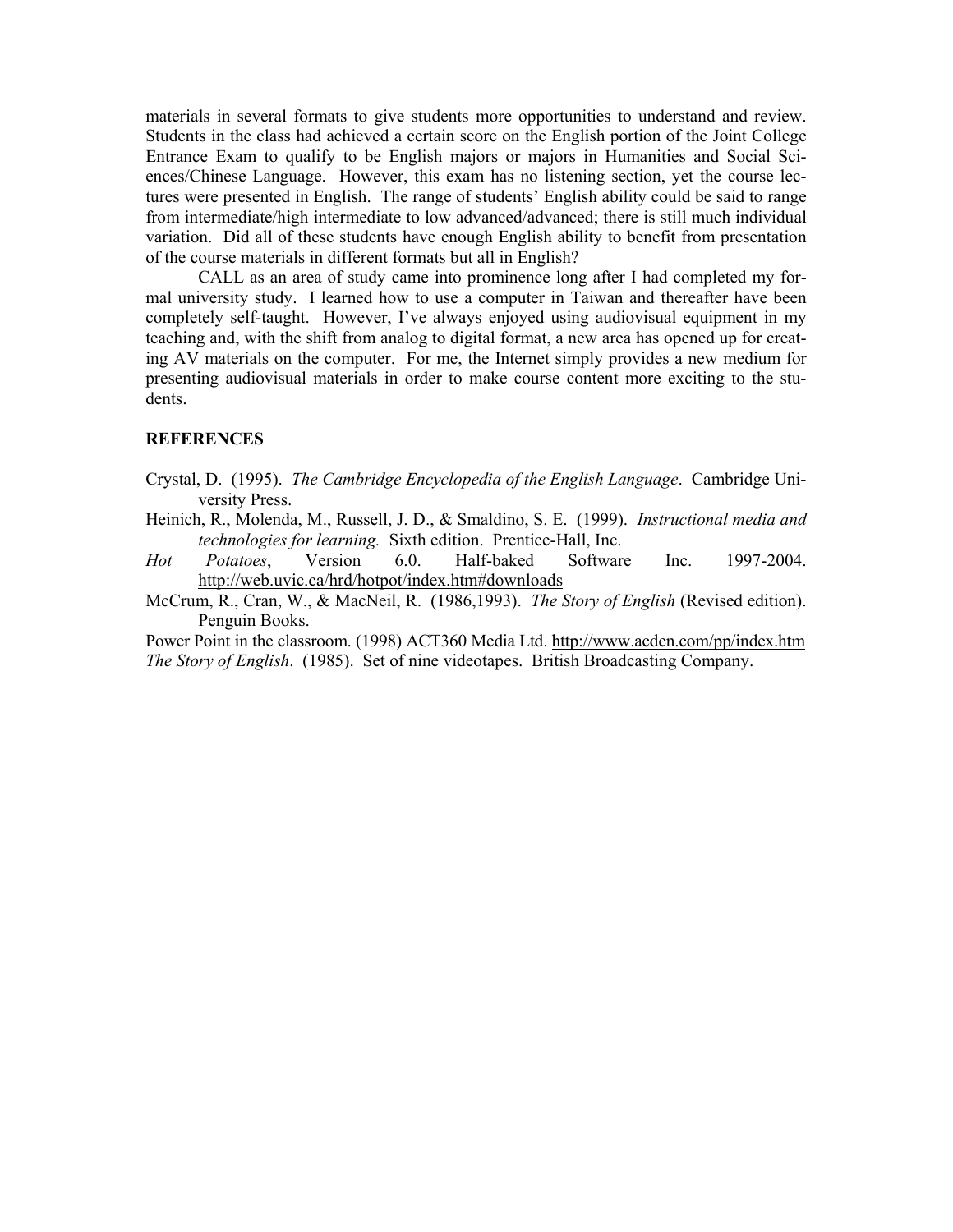#### **Appendix A Current Structure of the E-learn Website for Introduction to English**

Introduction □ The Teachers □ Syllabus □ Chapter 1--Indo-European Languages □ Chapter 1--The Sounds of Modern American English □ The Sounds of Modern American English □ The Indo-European Languages G Chapter 2--Story of English--Indo European and Germanic □ Chapter 2--Celts, Romans, and the Coming of the Germanic Tribes □ Chapter 3--Celtic and Latin Influence on Old English □ Chapter 3--Old English Grammar □ Chapter 3 -- The Sounds of Old English □ Chapter 3--Story of English--Old English--The Language □ Chapter 3--The Scandinavian Influence on Old English □ Chapter 3--Story of English--The Coming of the Danes □ Old English □ Chapter 4--The Norman Conquest, the Decline of French, and the Rise of English □ Chapter 4--Middle English Pronunciation □ Chapter 4--The French Influence on English Vocabulary □ Chapter 4--Middle English Grammar □ Chapter 4--Listen to the Prologue to Canterbury Tales □ Chapter 4--Story of English--Middle English **□ Middle English** □ Chaper 5--Early Modern English □ Chapter 5--The Influence of Shakespeare and the King James Bible □ Chapter 5--Story of English--Shakespeare and the King James Bible □ Chapter 5--Changes in Early Modern English □ Shakespeare and the King James Bible □ Changes in Early Modern English □ Chapter 6--The Early Development of American English □ Chapter 6--Story of English--English Goes to North America □ Early American English □ Chapter 7--The Spread of American English □ Chapter 7--Additions to the Vocabulary of American English □ Chapter 7--The Influence of Immigration on American English □ Chapter 7--The Influence of Black English on American English □ Chapter 7--Story of English--Influence of Scots Irish on American English □ Chapter 7--Story of English--American English □ Chapter 7--Story of English--The Influence of Black Americans on English Further Influences on American English G Chapter 7--Spelling Differences Between American and British English Chapter 7--Pronunciation and Grammar Differences Between American and British □ Chapter 7--Vocabulary Differences Between American and British English □ Chapter 7--Language Variation □ Chapter 7--Variation in English around the World □ Chapter 7--Listen to Englishes around the World Differences between American and British □ Chapter 8--Social Variation in Language □ Chapter 8--Listen to a Report on Internet English □ Language Variation □ Chapter 9--The Writing System □ Chapter 10--The Development of Dictionaries □ the Writing System and the Development o Answer Key for Test 3